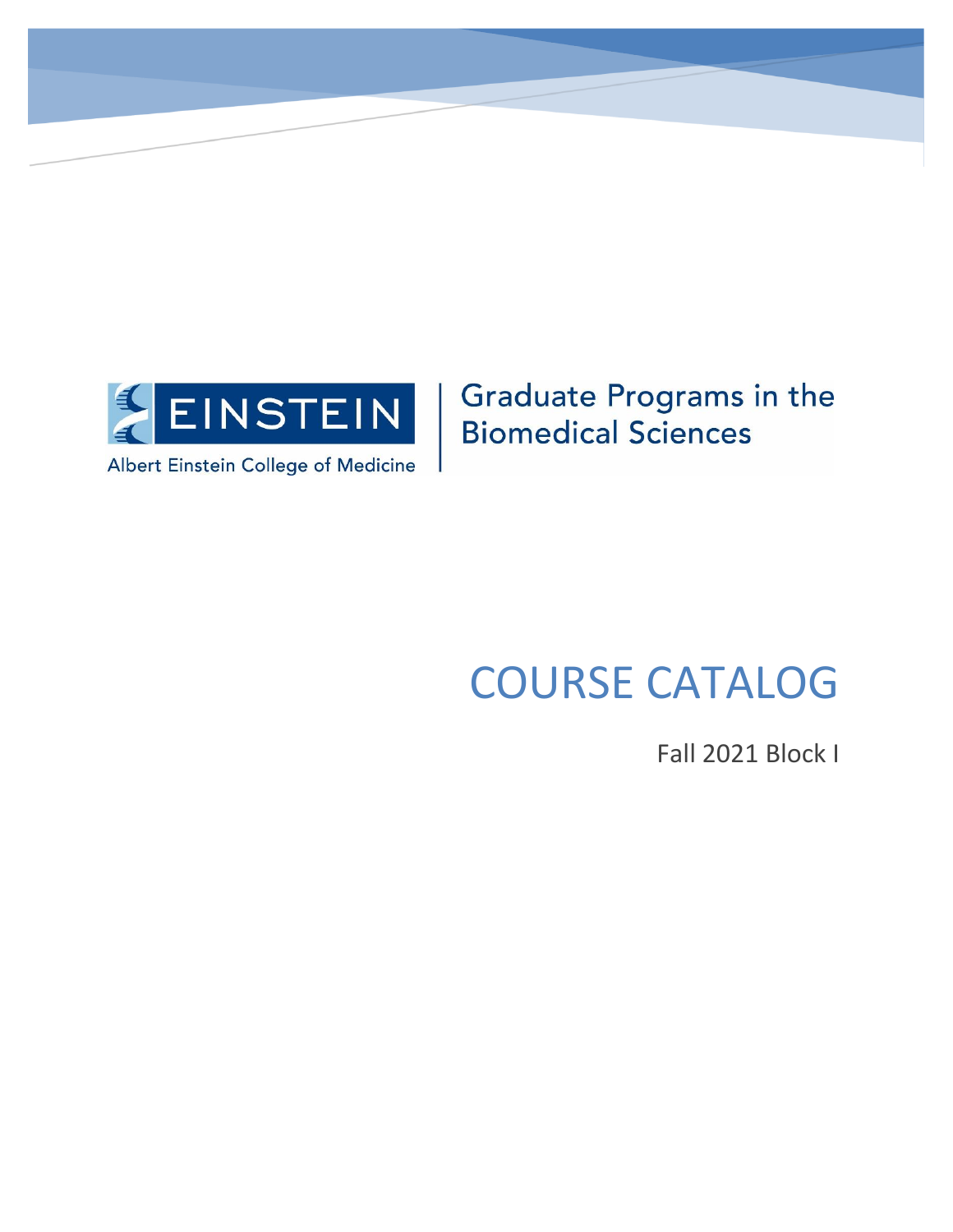# **Fall 2021 Course Descriptions**

## *Block I*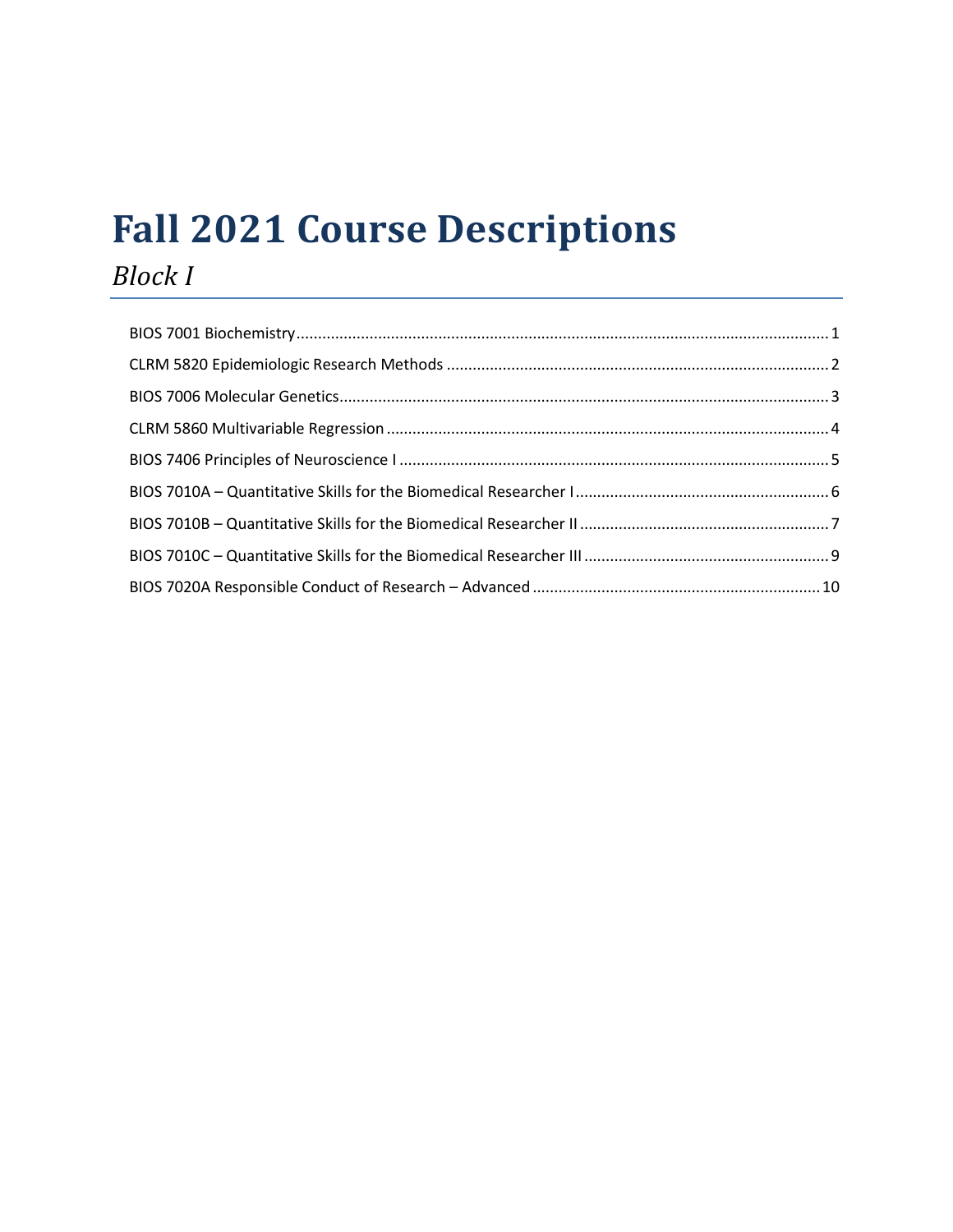## <span id="page-2-0"></span>**BIOS 7001 Biochemistry**

**COURSE DESCRIPTION:** This is an introduction to fundamental topics in biochemistry and physical biochemistry. Topics include: protein structure, folding, and function, nucleic acid structure and protein-DNA interactions, enzymology, energetics & allostery, posttranslational modification of protein function, transcription, translation, and DNA replication. The material is presented in formal lectures in conjunction with a protein/nucleic acid structure-based tutorial.

**COURSE OBJECTIVES:** The goal of this course is to educate students on the fundamentals of biochemistry including protein and nucleic acid structure, enzymology, and DNA replication, transcription, and translation. In addition, students will learn how to interpret and manipulate protein and nucleic acid structures.

**REQUIRED MATERIALS**: Biochemistry, 4th Edition, D. Voet and J. G. Voet. ISBN 978-0470570951

**PREREQUISITES:** One semester of undergraduate biochemistry and a course in organic chemistry are required. Undergraduate physical chemistry is also helpful preparation. Students who are uncertain about the adequacy of their undergraduate training for this course should discuss the issue with their advisory committee and then consult the course leader. Students should be familiar with the general principles of biochemistry including basic knowledge of amino acid and nucleic acid structure. They should also be familiar with general principles such as DNA replication, transcription and translation. All students who want to register for Graduate Biochemistry must complete the assessment exam during Orientation Week.

#### **SUITABLE FOR 1ST YEAR STUDENTS:** Yes

**STUDENT ASSESSMENTS:** There are three closed-book exams (2 hours each) administered throughout the Block worth 30% each. In addition, 10% of the grade will be based on tutorials for nucleic acid/protein structure.

**CREDIT HOURS:** 5.0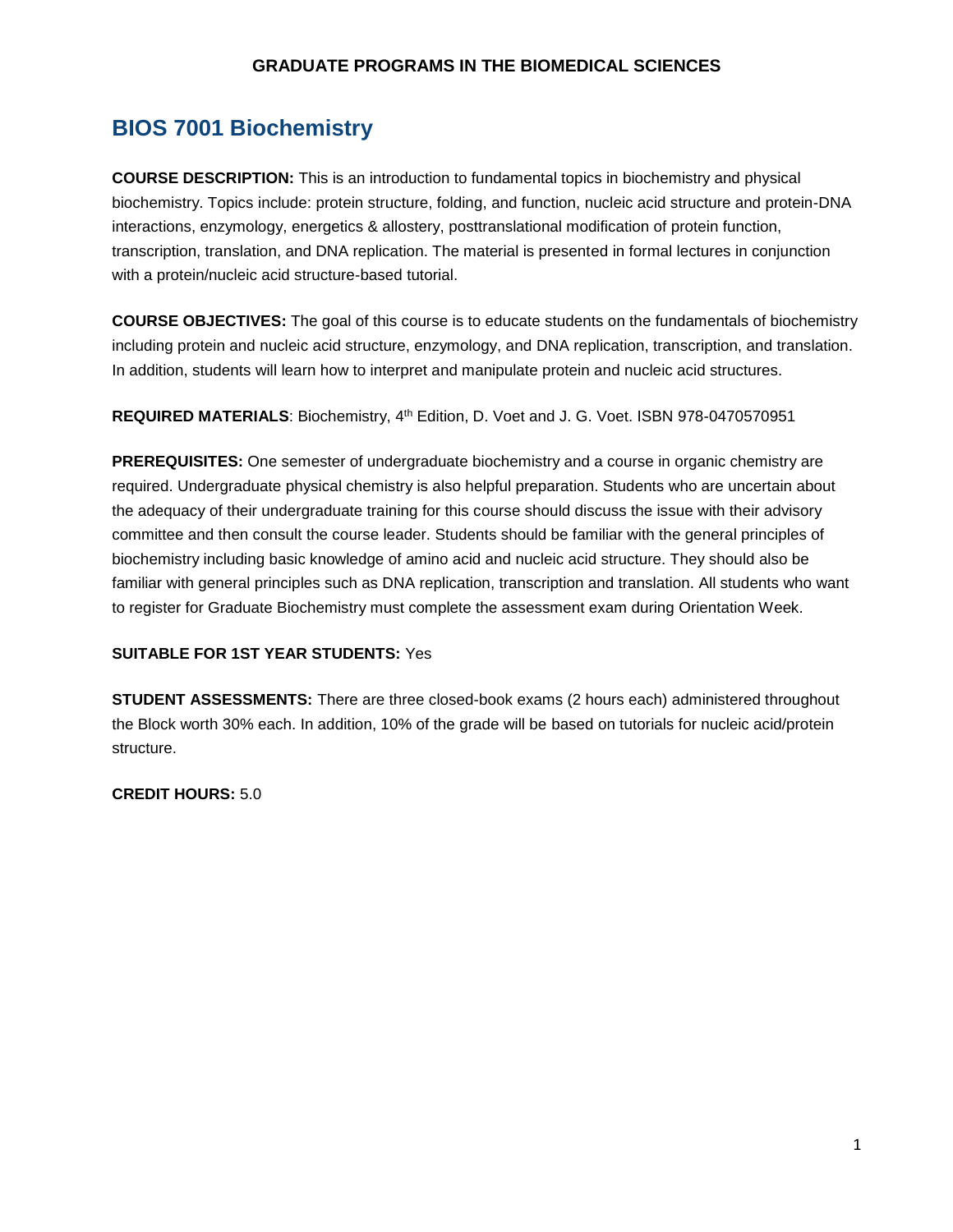## <span id="page-3-0"></span>**CLRM 5820 Epidemiologic Research Methods**

**COURSE DESCRIPTION:** This course focuses on the analytical issues of epidemiological studies: biases, confounding, interaction, and statistical methods used in case-control and longitudinal studiesr. In-class exercises will reinforce these concepts. Students are expected to know the basic design issues of retrospective and prospective studies as well as clinical trials from the Clinical Research Intensive course.

**REQUIRED MATERIALS:** Moyses Szklo & F. Javier Nieto: Epidemiology: Beyond the Basics. 3rd Edition, Jones & Bartlett Publishers, Sudbury, Massachusetts, 2012. ISBN-13: 9781449604691; ISBN-10: 1449604692. Available online through the Einstein Library. To access the e-book you must be at Einstein or have remote access to the Library.

**PREREQUISITES:** Clinical Research Intensive

**STUDENT PREPARATION:** Students are expected to know the basic design issues of retrospective and prospective studies as well as clinical trials from the Clinical Research Intensive course.

#### **SUITABLE FOR 1ST YEAR STUDENTS:** No

**STUDENT ASSESSMENTS:** In-class exercises/class participation 50%, Mid-term test 25%, Final Exam 25%

**(CLOSED REGISTRATION) LIMITED TO 15 STUDENTS NEED APPROVAL FROM PROGRAM DIRECTOR-DR. AILEEN MCGINN (PICK UP COURSE REGISTRATION FORM IN THE GRADUATE OFFICE)**

**CREDIT HOURS:** 3.0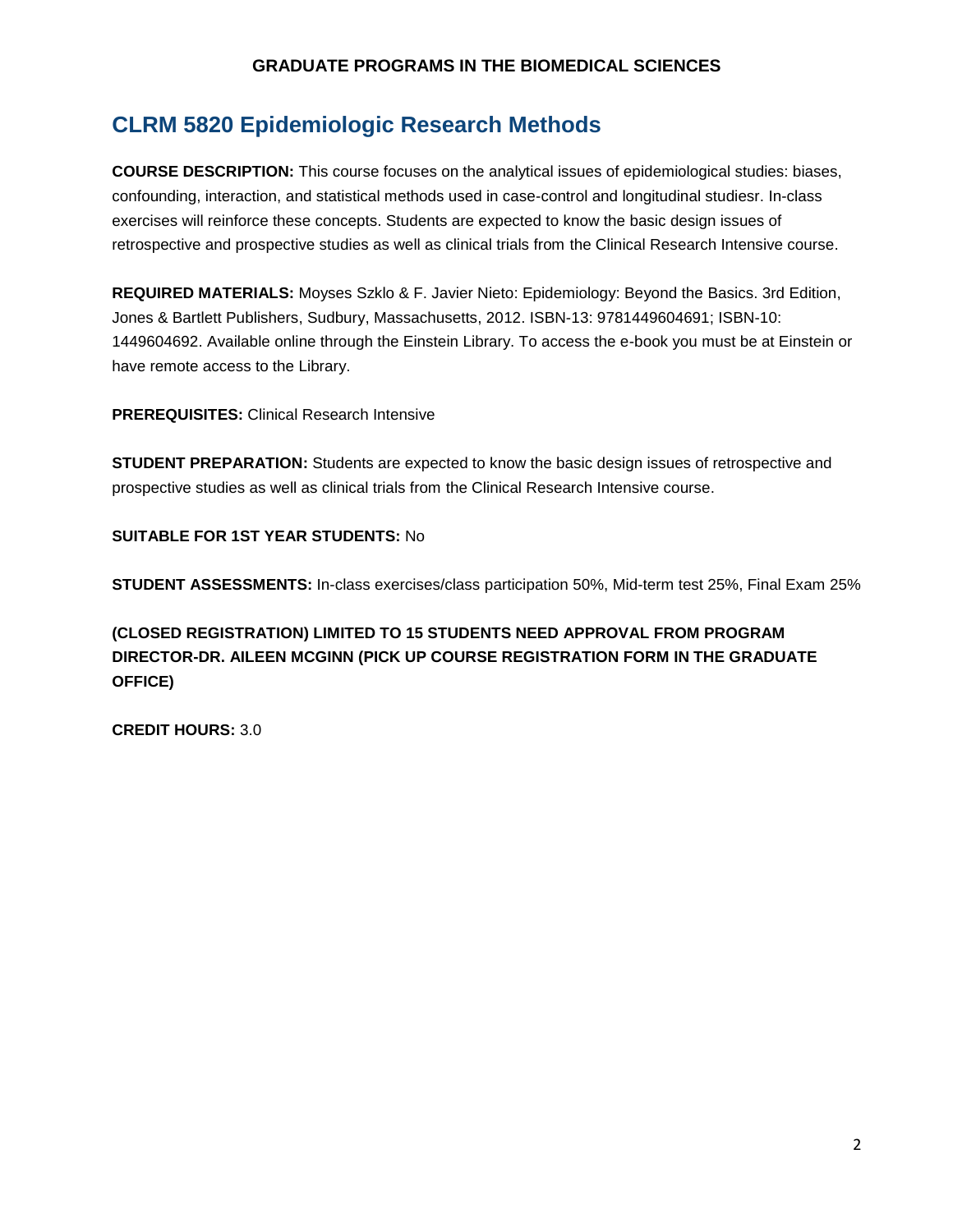### <span id="page-4-0"></span>**BIOS 7006 Molecular Genetics**

**COURSE DESCRIPTION:** The course is designed to convey genetic concepts and their application in a diverse set of model systems. It will allow students to understand and critically evaluate the literature. The course is divided in to three sections. In the first section, students will briefly review basic genetic concepts. This part is followed by a discussion of yeast and bacteria as genetic models and their use in high throughput and classical biochemical approaches. In the second section, students will learn about the major vertebrate systems, including human genetics, mouse genetics, and zebra fish genetics. The third section is dedicated to invertebrate genetics (including worms and flies) as well as to a discussion of special aspects of cancer genetics. Overall, this course should convey graduate level genetics in all its modern facets and constitute the foundation for more advanced studies.

**COURSE OBJECTIVES:** A comprehensive syllabus includes a brief introduction and an overview of all major model organisms currently in use for research. The goal of this course is to provide an overview over modern genetic methods and approaches using both classic and modern examples and to convey the possibilities and contributions of the field of Genetics to the understanding of biological processes.

**REQUIRED MATERIALS**: Computer

**PREREQUISITES:** Undergraduate genetics is required

#### **SUITABLE FOR 1ST YEAR STUDENTS:** Yes

**STUDENT ASSESSMENTS:** Passing grade is usually 60%. There are exams after each section of the course. The first and second exam count for 30% each and the third exam for 40%.

**CREDIT HOURS:** 5.0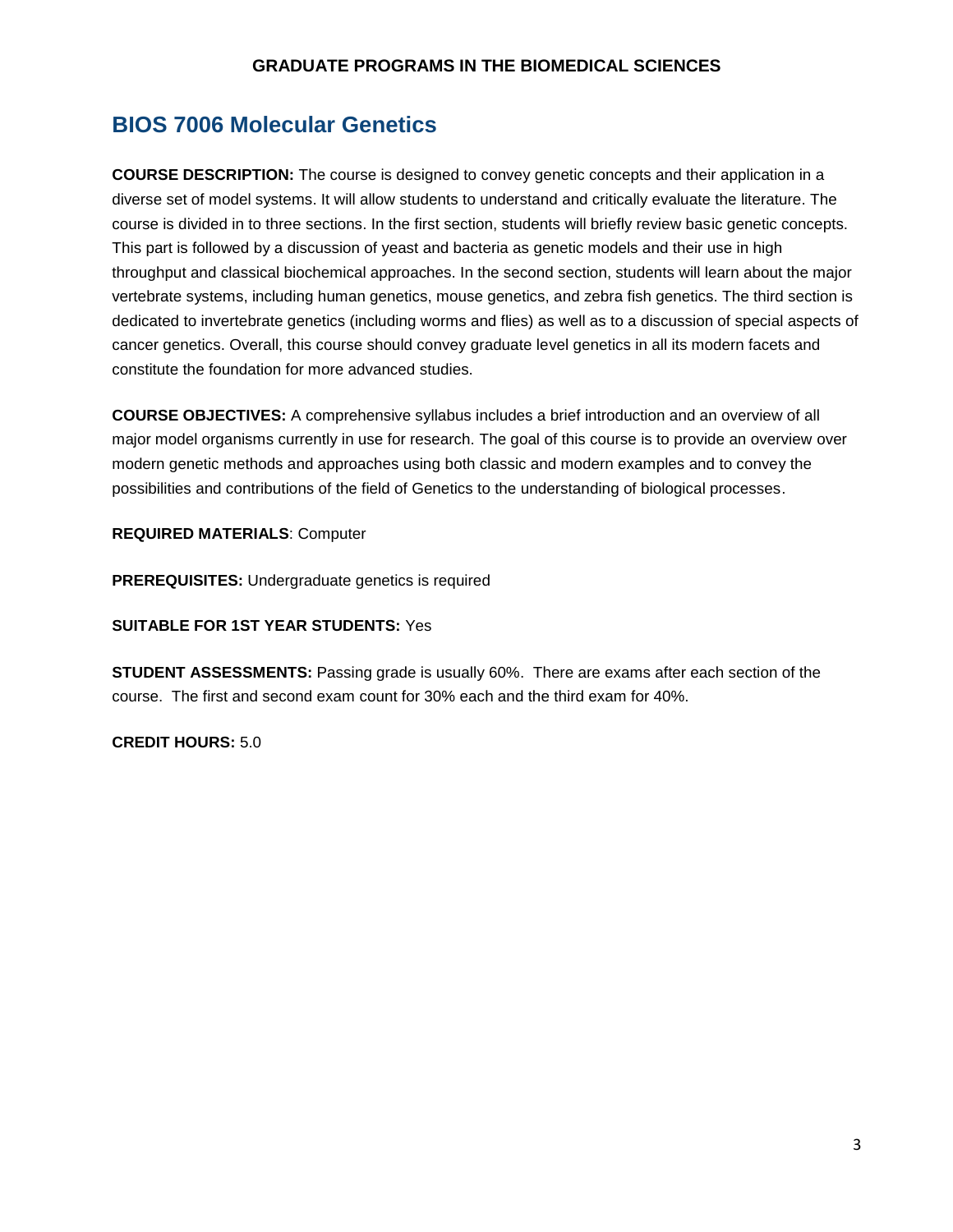## <span id="page-5-0"></span>**CLRM 5860 Multivariable Regression**

**COURSE DESCRIPTION:** Multivariable Regression builds on the knowledge of univariate and bivariate analyses that were learned in the Clinical Research Intensive course and introduces concepts related to multivariable model building for multiple linear regression, logistic regression and survival analysis. Both the lecture and the lab will focus on multiple regression model building, interpretation and diagnostic tests, assessing for interaction, and statistical adjustment for confounding.

#### **COURSE OBJECTIVES:**

- To learn the basics and applications of multivariable regression in assessing associations between exposure/explanatory variables and various forms of outcome variables.
- To use Stata software to conduct multivariable regression and be able to interpret results from the application of these modeling techniques.

#### **REQUIRED MATERIALS:**

- Regression Methods in Biostatistics. *Vittinghoff et al*: ISBN-13: 9781461413523; ISBN-10: 1461413524 NOTE: this textbook is available online via the Einstein Library as a pdf
- *Primer of Applied Regression and Analysis of Variance. Glantz & Slinker*. ISBN-13: 9780071360869; ISBN-10: 0071360867. NOTE: available for loan via the CRTP Library—please see Nancy Marte in Block 506
- Applied Logistic Regression by David W. Hosmer, Stanley Lemeshow & Rodney X. Sturdivant ( $3<sup>rd</sup>$ edition). ISBN-13: 9781118548356; ISBN-10: 1118548353. NOTE: this textbook is available online via the Einstein Library as a pdf
- Survival Analysis: A Self-learning Text by David Kleinbaum and Mitchel Klein ( $3<sup>rd</sup>$  edition). ISBN-13: 9781493950188; ISBN-10: 1493950185. NOTE: this textbook is available online via the Einstein Library as a pdf

**PREREQUISITES:** Clinical Research Intensive; Students are expected to know the material covered in Clinical Research Intensive, including univariate and bivariate statistical analyses and basic epidemiological study designs.

#### **SUITABLE FOR 1ST YEAR STUDENTS:** No

**STUDENT ASSESSMENTS:** Class Participation 10%, Homework 30%, In-class quizzes 15%, Take home exams 45%

**(CLOSED REGISTRATION) LIMITED TO 20 STUDENTS NEED APPROVAL FROM PROGRAM DIRECTOR-DR. AILEEN MCGINN (PICK UP COURSE REGISTRATION FORM IN THE GRADUATE OFFICE)**

**CREDIT HOURS:** 5.5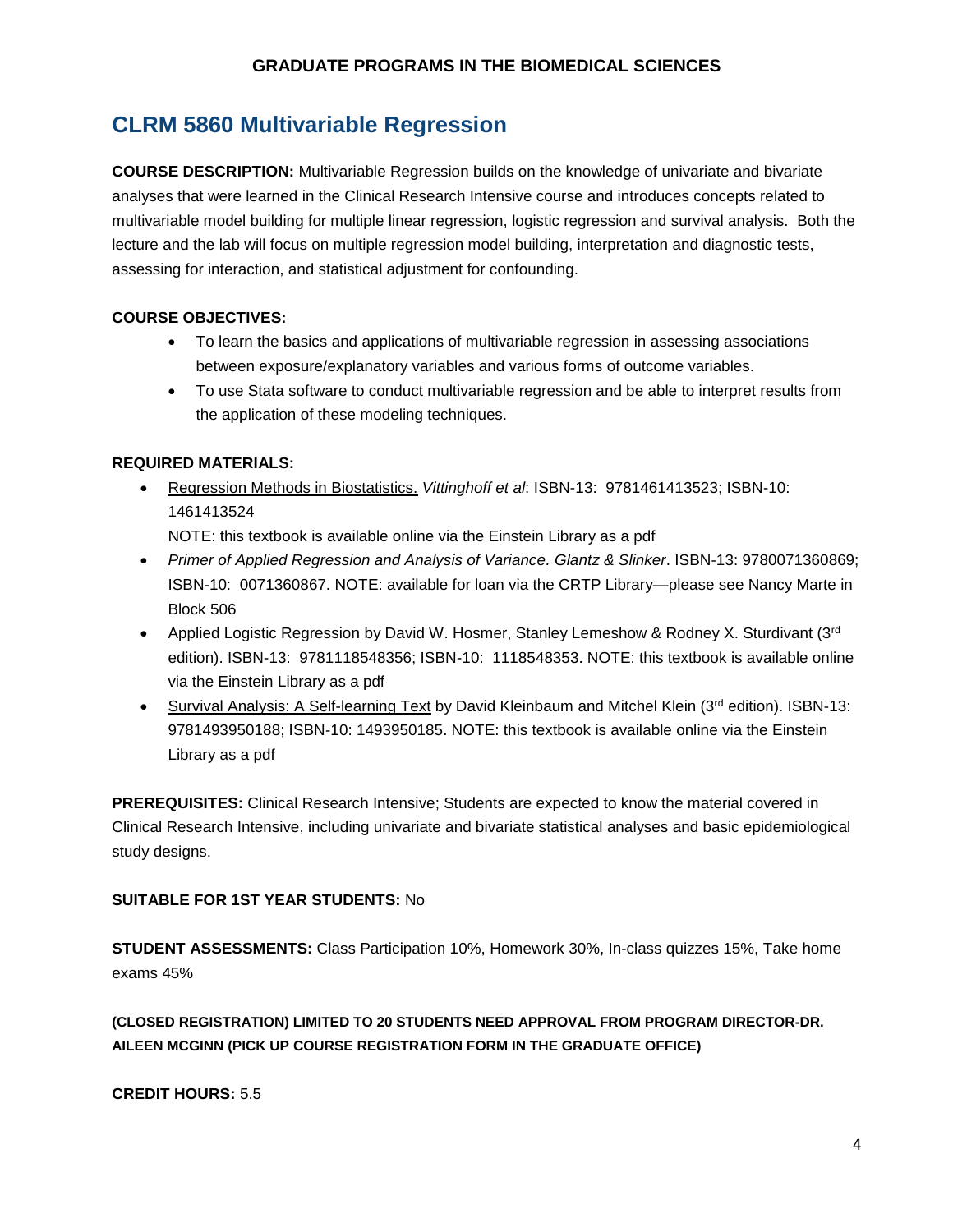## <span id="page-6-0"></span>**BIOS 7406 Principles of Neuroscience I**

**COURSE DESCRIPTION:** Principles of Neuroscience I is a highly-interactive 13-week course required for students in the Department of Neuroscience. The course offers a multidisciplinary approach to the study of the nervous system from first principles with a focus on the molecular and cellular basis of brain function. Topics include fundamental principles underlying neuronal excitability, mechanisms of electrical and synaptic neurotransmission, the cells of the brain and their role in neurotransmission, and the architecture of the central nervous system. The class format consists of a combination of formal and informal lectures and student presentations with a major emphasis on interactive class discussion. The course requires active student participation during the class and offers review sessions if needed. This course makes significant use of the Canvas online discussion forum, where assignments are often given to expand on topics covered in class. In addition to normal course scheduled lectures, the course includes lab visits and students are also required to prepare and present at a symposium on a specific topic and to attend the weekly Neuroscience Seminar Series.

#### **COURSE OBJECTIVES:**

1- Understand the chemical and electrical principles that lead to neuronal excitability

2- Understand the principles that underlie neurotransmission, and understand how non-neuronal cells support this process

3- Understand the molecular and cellular mechanisms the give rise to neurotransmission, and how input leads to short and long-term changes in neuronal function Principles

#### **PREREQUISITES:** None

#### **SUITABLE FOR 1ST YEAR STUDENTS:** Yes

**STUDENT ASSESSMENTS:** Attendance and class participation, 25%; presentations 25%; final exam 50%. To pass the course the Final exam must be passed, however this is not sufficient. Active participation in class and well-prepared presentations will be assessed and considered for passing.

**CREDIT HOURS:** 6.0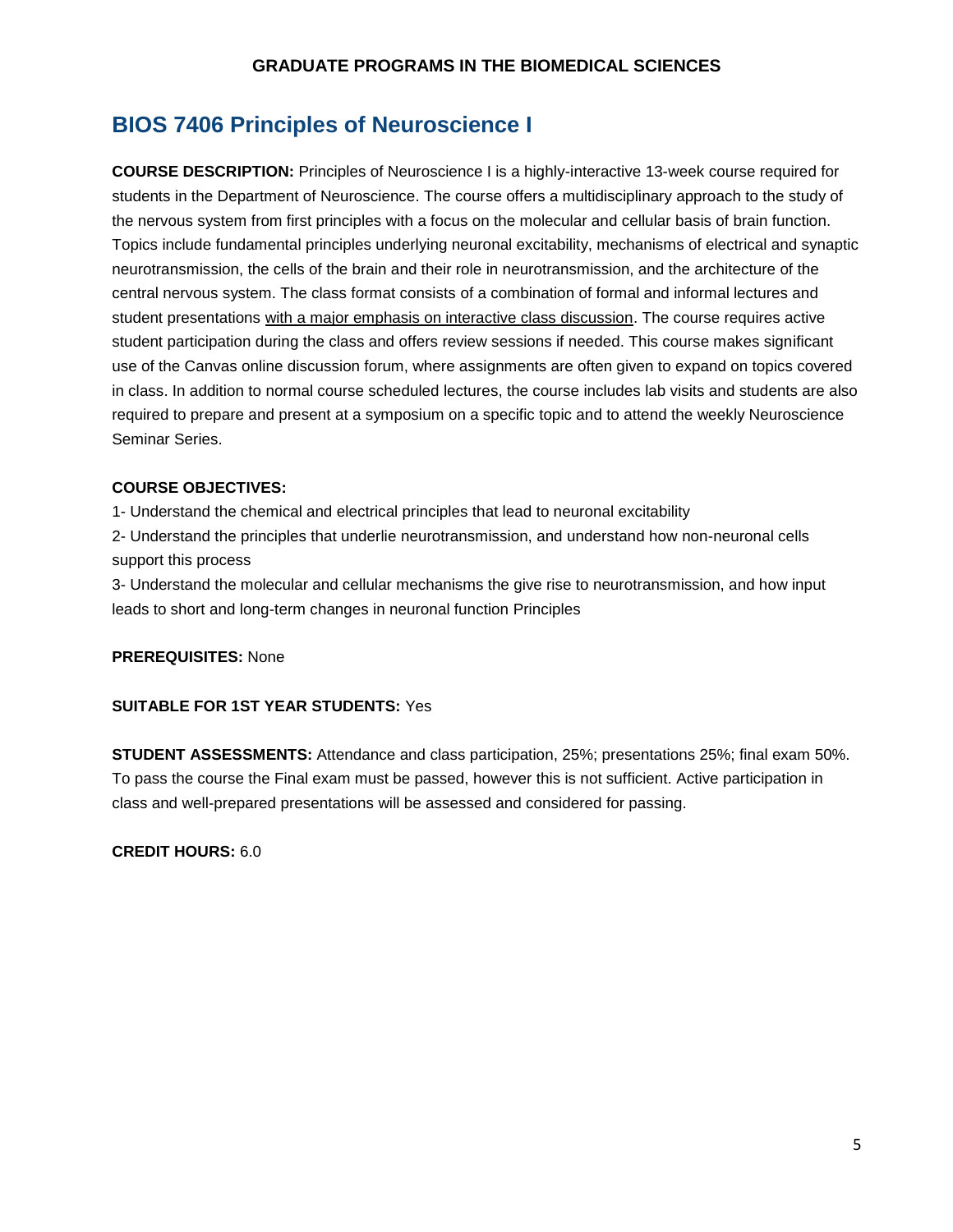## <span id="page-7-0"></span>**BIOS 7010A – Quantitative Skills for the Biomedical Researcher I**

**COURSE DESCRIPTION:** Topics covered will include introduction to probability, discrete and continuous probability models, sampling distributions, the central limit theorem, confidence intervals, and hypothesis testing. While computing is not one of the main learning outcomes, the students will be briefly introduced to the statistical programming language R.

**COURSE OBJECTIVES:** This 3-week course aims to acquaint students with the fundamental concepts of biostatistics, applications of basic methods, and their interpretation.

**REQUIRED MATERIALS**: No Textbook Required; Computer with R freeware installed.

**REQUIRED MATERIALS: Statistical Software:** You will use the statistical software R. The core learning outcomes of the course are conceptual and are *not* related to the software. You are not going to need the software for the exam.

Recommended Textbooks: These books are not necessary for the course but they may be helpful resources for your research.

- **Marcello Pagano and Kimberlee Gauvreau,** *Principles of Biostatistics* **(2<sup>nd</sup> Edition) ISBN-13: 978-**0534229023, ISBN-10: 0534229026.
- Bernard Rosner, *Fundamentals of Biostatistics* (8th Edition) ISBN-13: 978-1305268920; ISBN-10: 130526892X

**PREREQUISITES / STUDENT PREPARATION:** All students are expected to have basic computer skills and college mathematics. Although not required, we highly recommend those without R experience to attend Beginning R workshop (2 sessions, each 1.5 hours) the week before QSBR 1.

**SUITABLE FOR 1ST YEAR STUDENTS:** Not recommended; permission from course leader required if seeking to take this course in the first year.

**STUDENT ASSESSMENTS:** Course grade will be based on homework (20%), and an exam (80%).

**CREDIT HOURS:** 1.0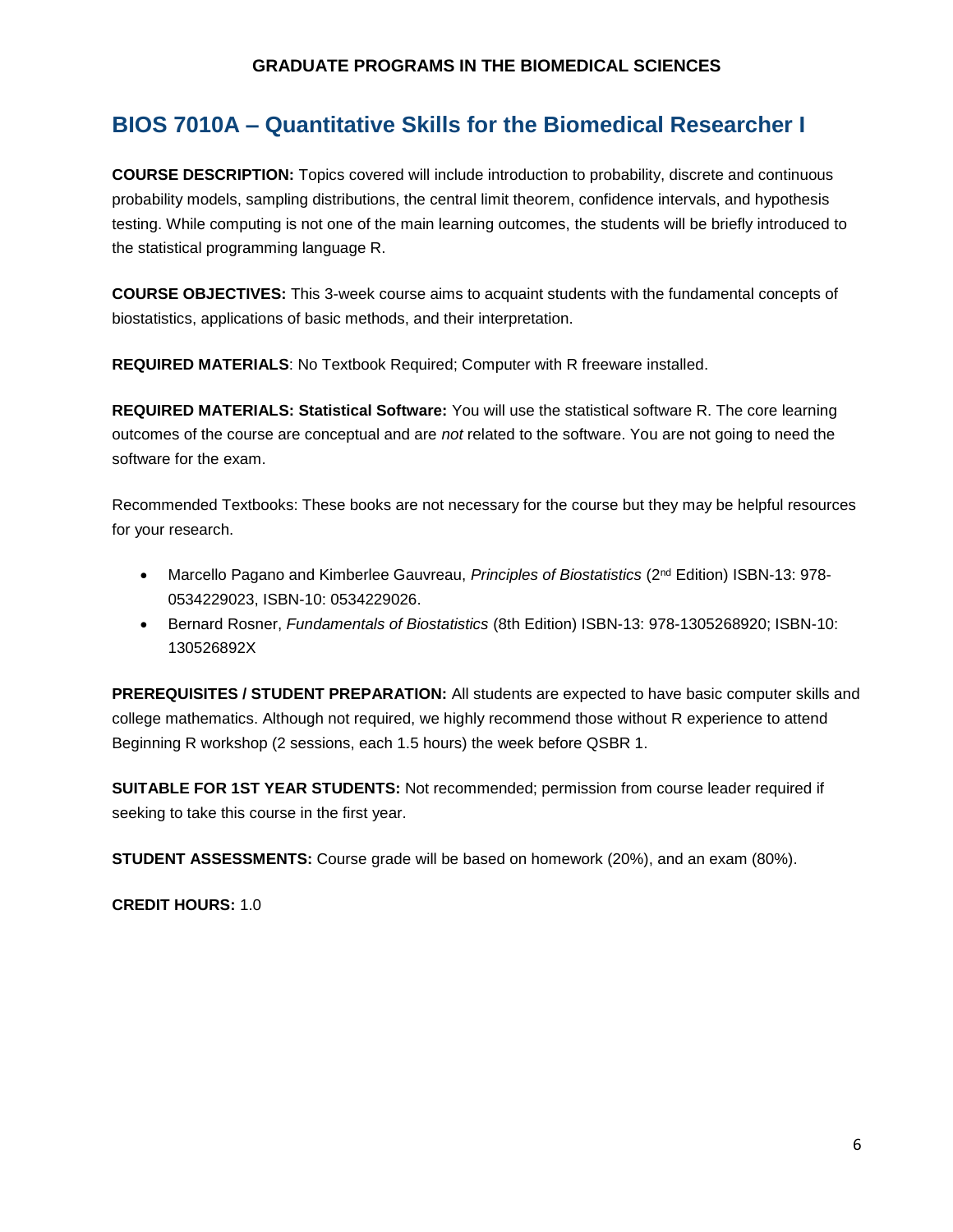## <span id="page-8-0"></span>**BIOS 7010B – Quantitative Skills for the Biomedical Researcher II**

**COURSE DESCRIPTION:** In QSBR I, the focus is on the basic concepts of statistical inference, especial the idea of quantifying the uncertainty of estimation and reasoning of hypothesis testing. In QSBR II, we will apply the basic concepts of statistical inference to explore relations between two or more variables, and the focus of the teaching will shift from basic concepts towards the art of data analysis. Below are a few things that might help you do well in learning statistics.

The best way to learn statistics is to apply your own common sense and reasoning, and applying statistical methods to real problems encountered in your research.

Although math plays an important role in statistics, for the vast majority of biomedical researchers, it is more important to understand what a particular statistical method tries to do than to know the details of the mathematical formula and computational algorithms. In other words, you want to have the big pictures before getting into the details. Mathematics mostly serves the purpose of justifying our common sense and enabling us to handle complicated problems.

For data analysis, it is often much more important to make sense of the data using a variety of visualization tools before describing them with numbers and statistical models.

We will also use software R in this module. It is used mainly for

- 1. visualizing the data
- 2. numerical simulation to help understand statistical methods
- 3. perform some modern statistical computational methods.

Topics to be covered: Fisher Exact Test and Hypothesis Testing Chi-square Tests + R session Correlation and Linear Regression Regression Diagnostics One-Way ANOVA + R session Two-Way ANOVA and Statistical Interactions Permutation tests (Bring your laptops to the classroom) Logistic Regression + Extra R session (Possibly) Repeated Measure and Random Effect Model

**COURSE OBJECTIVES:** Build your confidence in understanding and using at least some statistical methods that are not taught in this course when you need them in your future research.

#### **RECOMMENDED MATERIALS**:

- Peter Dalgaard: *Introductory Statistics with R*. ISBN-13 978-0387790534
- Robert Elston: *Basic Biostatistics for Geneticists and Epidemiologists.* ISBN-13: 978-0470024904; ISBN-10: 0470024909

**PREREQUISITES:** Quantitative Skills for the Biomedical Researcher I or equivalent.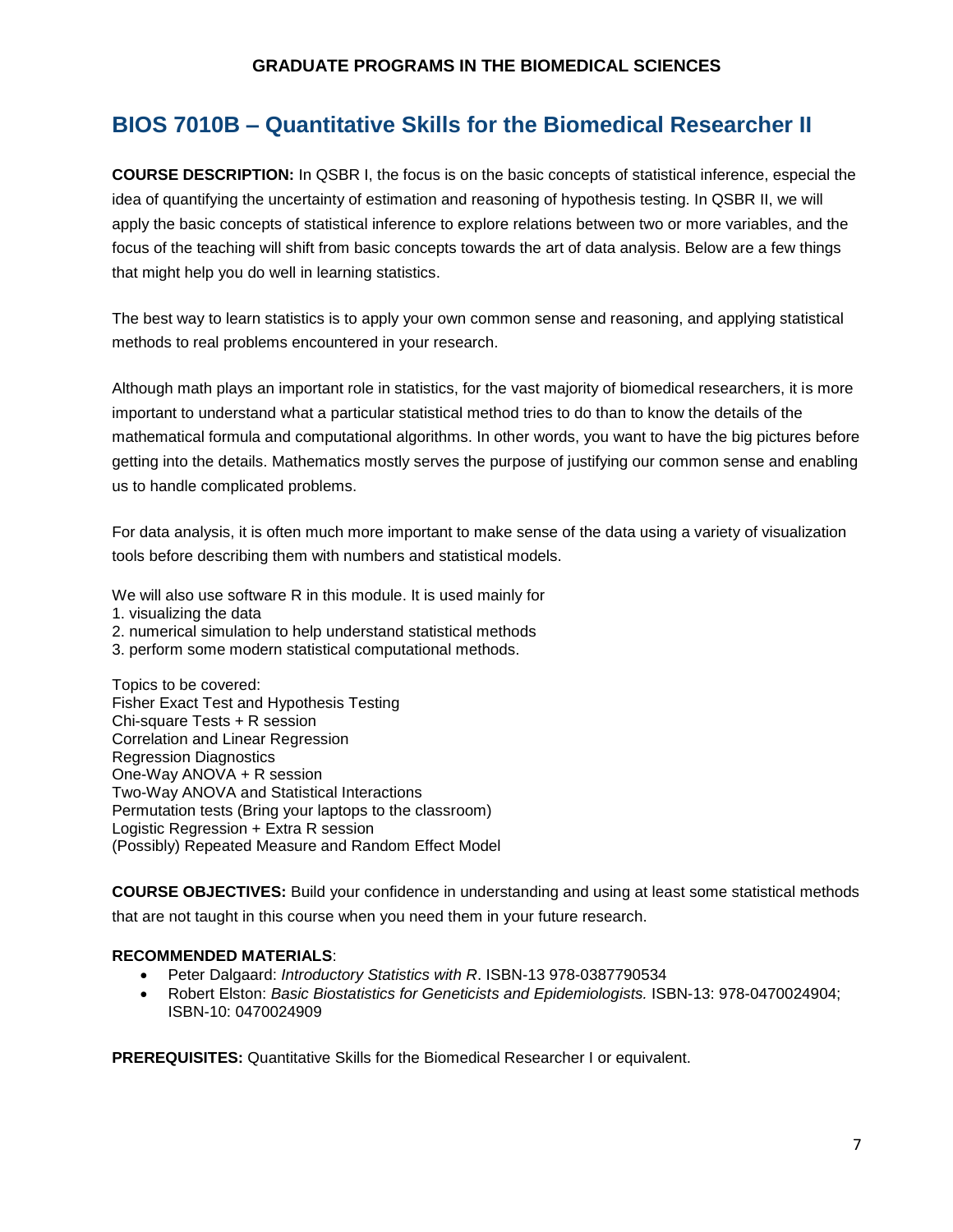**SUITABLE FOR 1ST YEAR STUDENTS:** Not recommended; permission from course leader required if seeking to take this course in the first year.

**STUDENT ASSESSMENTS:** 50% HW and 50% on Final Exam

**CREDIT HOURS:** 1.0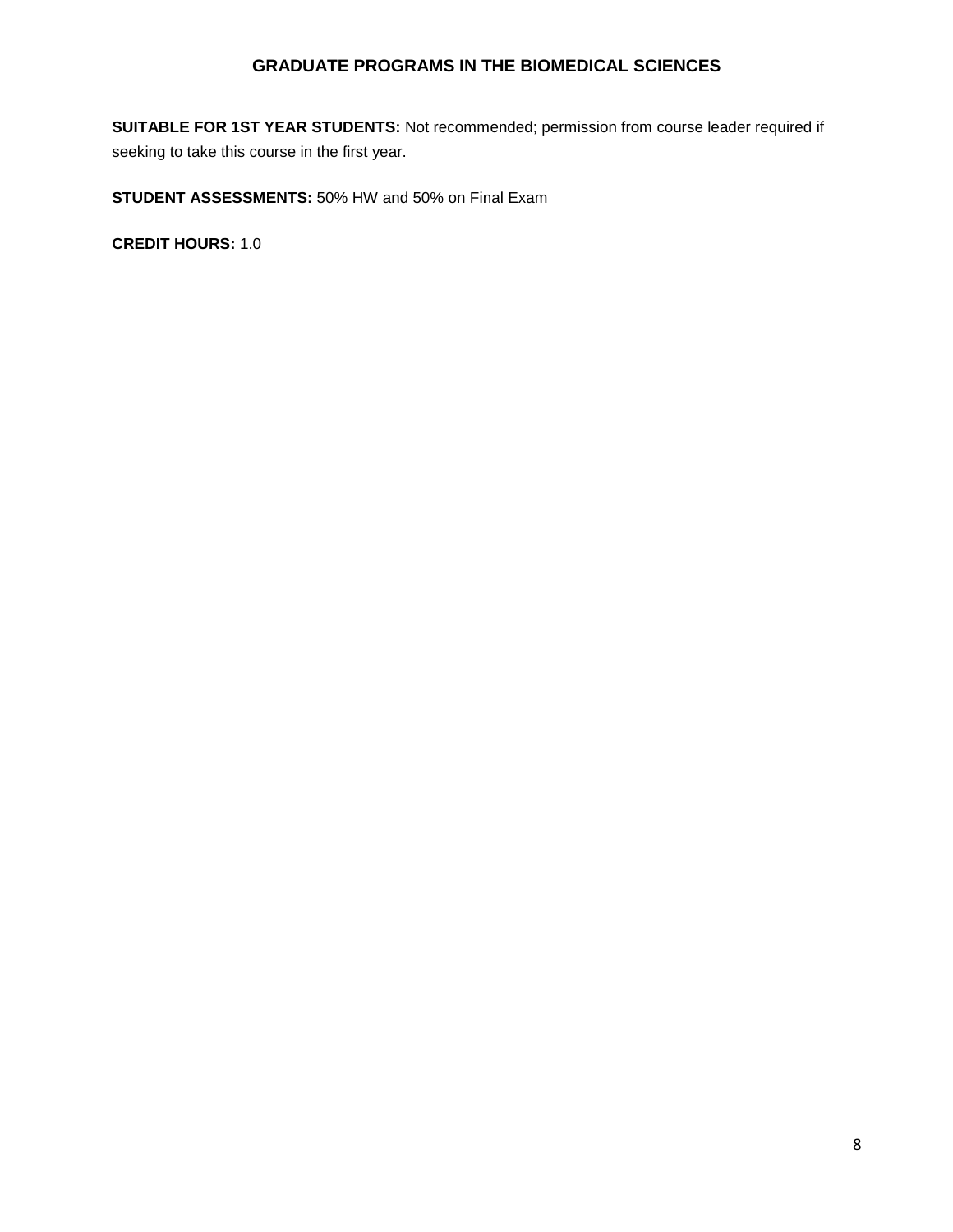### <span id="page-10-0"></span>**BIOS 7010C – Quantitative Skills for the Biomedical Researcher III**

**COURSE DESCRIPTION:** This course will cover the statistical principles that are pertinent to the study of big–omic data sets being collected in biology. Students will learn about current statistical approaches, issues related to experimental design and reproducible research, and important case studies that illuminate some of the challenges of analyzing big data. This course is the third module of the Quantitative Skills for the Biomedical Researcher series, and builds upon the material covered in the first two modules. As part of the assessment, students will gain practical experience by conducting a mini big data research project while working in small teams.

**COURSE OBJECTIVES:** Students will be taught practical skills to conduct big data analysis and understand the challenges/limitations of this field.

**RECOMMENDED MATERIALS**: Principles of Biostatistics (Second edition) by Marcello Pagano and Kimberlee Gauvreau, ISBN-13: 978-0534229023, ISBN-10: 0534229026; Laptop with R freeware installed.

**PREREQUISITES:** It is expected that students will have completed Quantitative Skills for the Biomedical Researcher I and II, or have acquired this material through other means (please consult the course leader if in doubt). Programming skills in R is mandatory. All students are expected to have a working knowledge of basic computers and college mathematics.

**SUITABLE FOR 1ST YEAR STUDENTS:** Not recommended; permission from course leader required if seeking to take this course in the first year.

**STUDENT ASSESSMENTS: Final project (100%).** 

**CREDIT HOURS:** 1.0